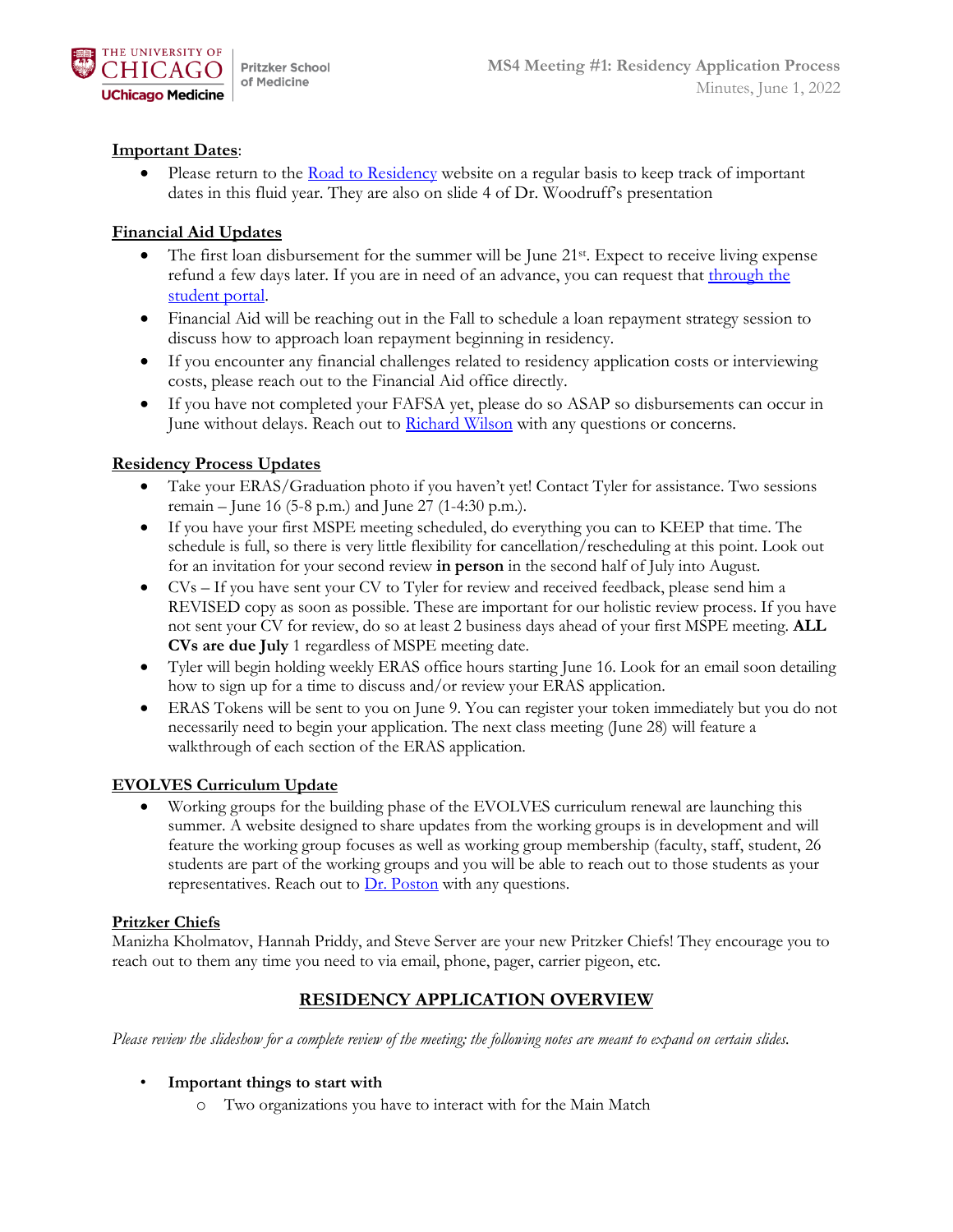

**Pritzker School** of Medicine

- **ERAS** (Electronic Residency Application System)
- The NRMP (National Residency Matching Program)
- o Two dates to remember
	- September 7 (date we expect your application to be nearly complete—3-weeks of padding; submission opens this day)
	- September 28 (date that applications are transmitted to programs)
- **Slides 4-7**: Please review all timelines and deadlines
	- o Do not wait until the last possible moment to submit and certify your application.
- **Slide 8-10**: All necessary paperwork and references are posted on the Residency Resources page on our website. Physical copies of the [Residency Process Book](https://d54gi6idwcev6.cloudfront.net/sites/pritzker/files/2022-03/2022-2023%20Residency%20Process%20Book%20FINAL_2.pdf) are available from Tyler.
- **Slide 11-13:** Determine your priorities through researching programs online, and through talking to faculty, residents, career advisors, and recent alumni. Sign up for the Pritzker Alumni Ambassador [Program](https://mbsaa.uchicago.edu/help-a-student/#:~:text=Pritzker%20School%20of%20Medicine%20Alumni,connect%20with%20fellow%20Pritzker%20alumni.) to connect with alumni at residencies across the country.
- **Slide 14-15:** For preliminary year advising, you can go to your career advisor or faculty in that specialty (internal medicine; for transitional program, we have a contact at NorthShore)
- **Slide 16:** Apply broadly, *then* narrow down your list. Do not narrow it before you are offered interviews. Create groups of goal programs, realistic programs, and low-risk programs—this is not the time to be picky.
	- o If a program you really want offers both categorical and advanced programs, apply to both—don't cut your options short. You can decide how to rank them later, once you interview.
	- o It is reasonable to keep your personal lives as priorities as you research residency programs. Don't feel like you have to prioritize reputation if personal or family priorities are also important.
	- o You define what "quality" is—a high-quality program for one student may be less desirable for another.
	- o You may also want to have a low risk or back-up specialty if you are applying in a very competitive specialty. This is a decision that you should discuss with your career advisor or Dr. Woodruff.
- **Slide 17-18**: Components of the application take note of the components YOU are responsible for (ERAS application, PS, LORs, ERAS photo, USMLE transcript) and those that Pritzker is responsible for (MSPE letter, Pritzker transcript).
- **Slide 19**: Guidelines for your CV Refer to Pritzker CV template and consult with Tyler and/or your career advisor as needed. Your  $CV = Your$  ERAS application template
	- o All material in your CV gets put into your ERAS application, which is why we review it for you. The more comprehensive and thorough you are on your CV, the easier filling out the ERAS application will be.
- **Slide 20:** Personal statements: tell the program about *you* and why *you like the discipline*; do not talk about the discipline itself
	- o For instance, do not say, something like, "I like Internal Medicine because it is a field that provides comprehensive care to patients over a long period of time…"
		- Instead, say, "I am interested in the field of Internal Medicine because when I did my clerkship, I met a patient who… and that experience taught me…which ended up being incredibly meaningful to me because…"
		- This shows more about you as a person and introduces you to the reader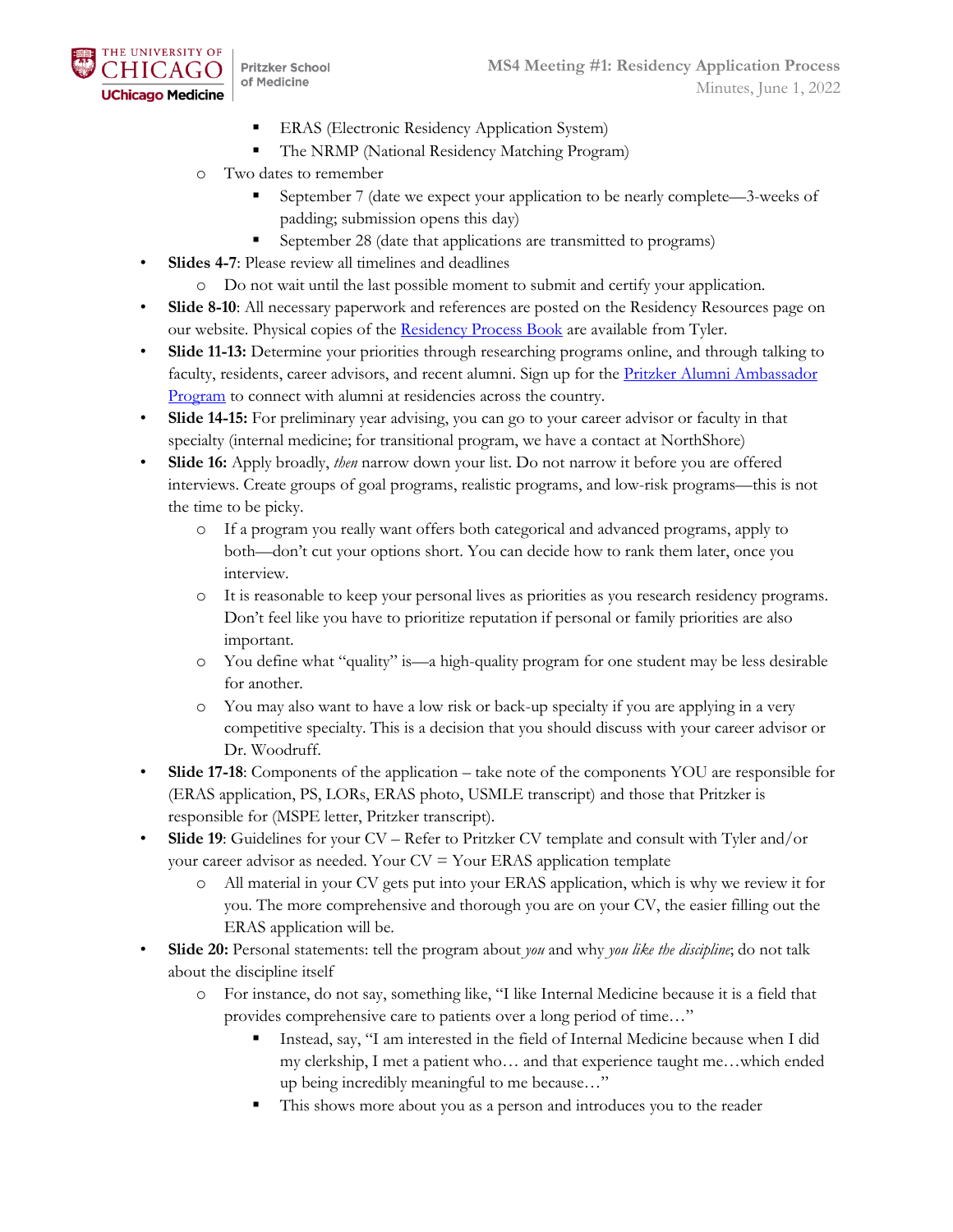

**Pritzker School** of Medicine

- o The personal statement can also prepare you for the interview process by forcing you to think about your priorities and your motivations
- o Make sure that your career advisor reviews your personal statement. Do not submit a personal statement that has not been reviewed by at least your career advisor.
- o **Final Personal Statement Workshop: June 9 at 5 p.m. via Zoom**
- **Slide 22-28:** LORs
	- Requesting an LOR is both verbal and written: you ask the faculty member (in person if possible) if they can write you a **strong** LOR,
	- o If the faculty members says, "yes," you then email them a Letter Request Form, along with your CV and Personal Statement (it is OK if they are drafts). If they say no, that's OK you'd rather not have their letter; it will not be very strong.
		- We do NOT recommend using the "Email Letter Request" option in ERAS. Sending a separate email with a Letter Request Form attached allows you to also include your CV and Personal Statement + better track what correspondence you have had with your letter writers.
		- A template email is written and available on the Road to Residency website.
		- Faculty members expect to hear from students about writing LORs; ask and ask early, without being nervous
			- Ask face-to-face if possible. It allows you to demonstrate professionalism and respect, and to engage in a conversation about your goals.
		- Reminders are OK—once you do your initial ask, you can send a reminder two weeks before 9/14 to confirm the deadline and ask if they need more information
		- Only in certain circumstances should you ask for more letters than you might use. Our faculty are busy and if they take the time to write you a letter, it should be used in your application.
		- The faculty member uploads the LOR directly to ERAS
		- PSOM staff cannot see the LOR, but can see whether it has been uploaded
		- We **strongly recommend having all your letters submitted by Sept. 14; ask for letters by mid-July and no later than July 31!**
- **Slide 29:** How many letters do I need?
	- o Aim for 3 clinical letters; you really only need 4 if you did a research year or a PhD program
	- o For EM, you need 2 clinical letters plus the SLOE, which counts as a Chair's letter
	- o Letters from NorthShore faculty are fine
- **Slide 30**: When you approach a faculty member to write a Chair's letter, tell them upfront you would like them to write the Chair's letter
- **Slide 31-32:**
	- o 1) Only programs read your LORs; neither you nor Pritzker staff can read them
	- o 2) Sending a draft of your CV and personal statement when you ask for an LOR is most helpful—faculty probably will not remember to start thinking about writing your LOR until they have those items in front of them. You can ask them if you can send them a reminder at some point
	- o 3) If you do not hear back, work with your Career Advisor or Dr. Woodruff to prompt the letter authors. It is OK if your LORs come in after Sept. 14, but it is crucial that you have a complete application by September 28, given that the review and interview season is significantly shortened.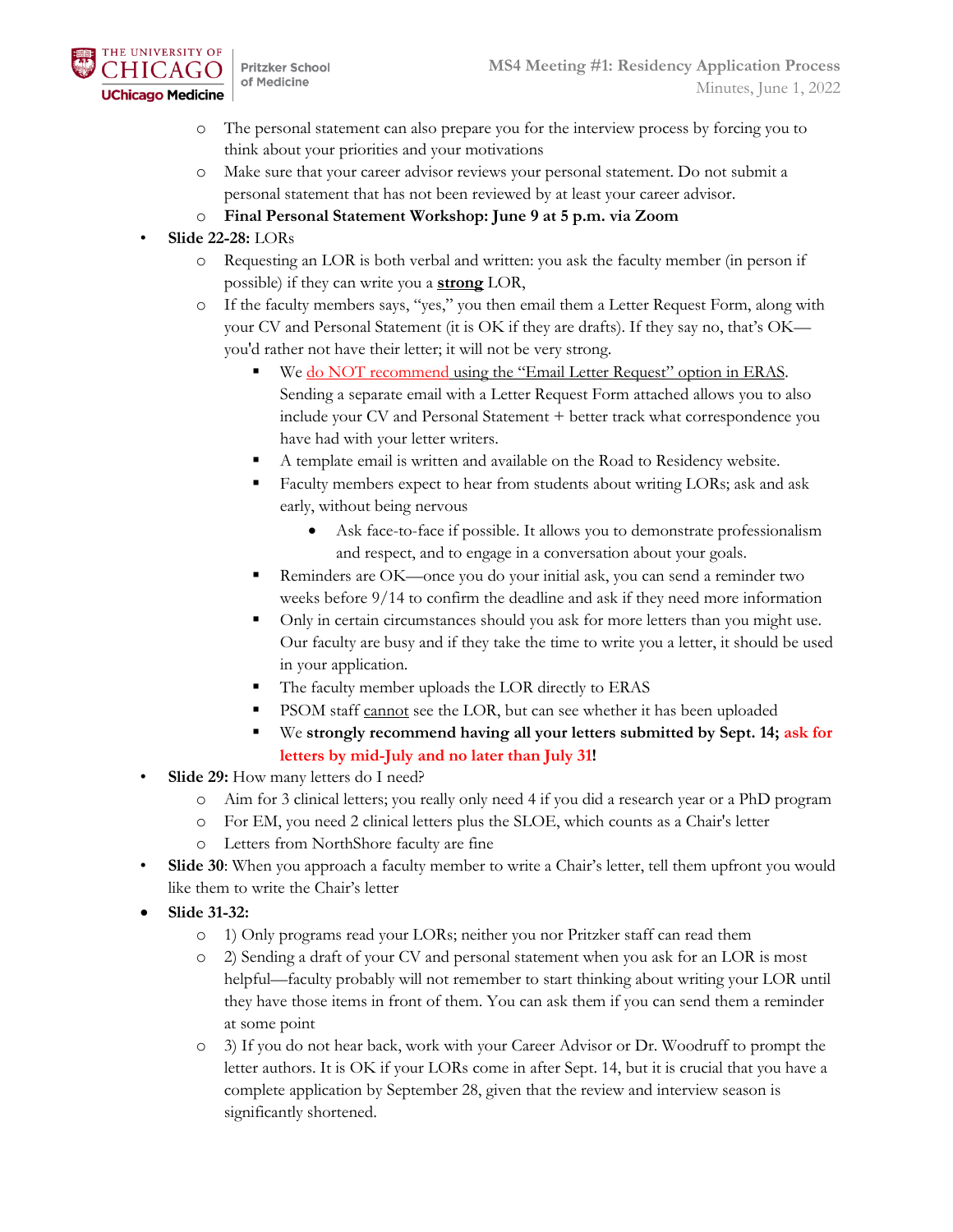- Slide 37-38: Now is not the time to limit your list; you can always narrow your list of programs once you begin getting interviews. Apply broadly and err on the side of caution.
	- o When we encourage you to add "low risk" programs, it is not because we do not have faith in you. It is because we want to maximize everyone's odds of matching.
- **Slide 39**: Again, **focus on the things you can control**. There will be uncertainties in this process, so assemble your materials the best you can and know that you did your highest quality work.
- **Slide 42**: Next class meeting on June 28 ERAS Overview (+ Supplemental Application) This meeting will include a walkthrough of the ERAS Application + a discussion of the ERAS Supplemental Application for students entering the 16 specialties that are using it.

# **Q&A**

- How do I determine what constitutes a "Dream" program vs. a "Target" program? How can I learn how competitive a program is compared to others?
	- o Your Career Advisor and Specialty Advisor are great resources for this. Your Career Advisor, especially, because they have access to a database of information going back 5 years that features student outcomes in the Match based on applicant profile (specialty, grades, Step scores, MSPE designators, AOA, etc.). This includes outcomes (interview/rejected/waitlisted) at specific programs. (This database is not accessible by students for confidentiality)
	- o Additionally, keep in mind that "Dream" program for you may not necessarily mean a highly competitive or "prestigious" program. Your "Dream" program should be one where you know you will be a fit, get the training you want, have the support you need, and can thrive as an intern and resident.
- Do my letter writers need to specifically recommend me for Preliminary year programs, or can they use their letter recommending me for a specific specialty advanced program?
	- o We recommend that your letter writers specifically recommend you for Preliminary (or Transitional) year programs in their letter. They can use the same letter to recommend you for advanced programs/specific specialty by changing the intro and conclusion of their letter to mention that specialty specifically.
		- Example: A letter writer for a student going into Dermatology writes a letter recommending a student specifically for Transitional year programs. They write a separate letter specifically recommending the student for Dermatology programs. **Both** letters require a Letter Request Form and upload to your ERAS application; be sure to carefully label these letters in ERAS so you know which you are assigning to programs.
	- o You *could* ask a letter writer to write one generic letter recommending you so that it could be used for Preliminary/Transitional programs and advanced programs, but you would lose out on the specificity that a letter for advanced programs allows, and that can be important to a strong letter.
- For a Chair's Letter, who can serve in that role? Does it need to be a full Professor, or is an Associate Professor/Assistant Professor OK?
	- o Most specialties are not concerned with the rank of the letter writer. What you should pay attention to is the instructions for individual specialty. In Internal Medicine, for example, the